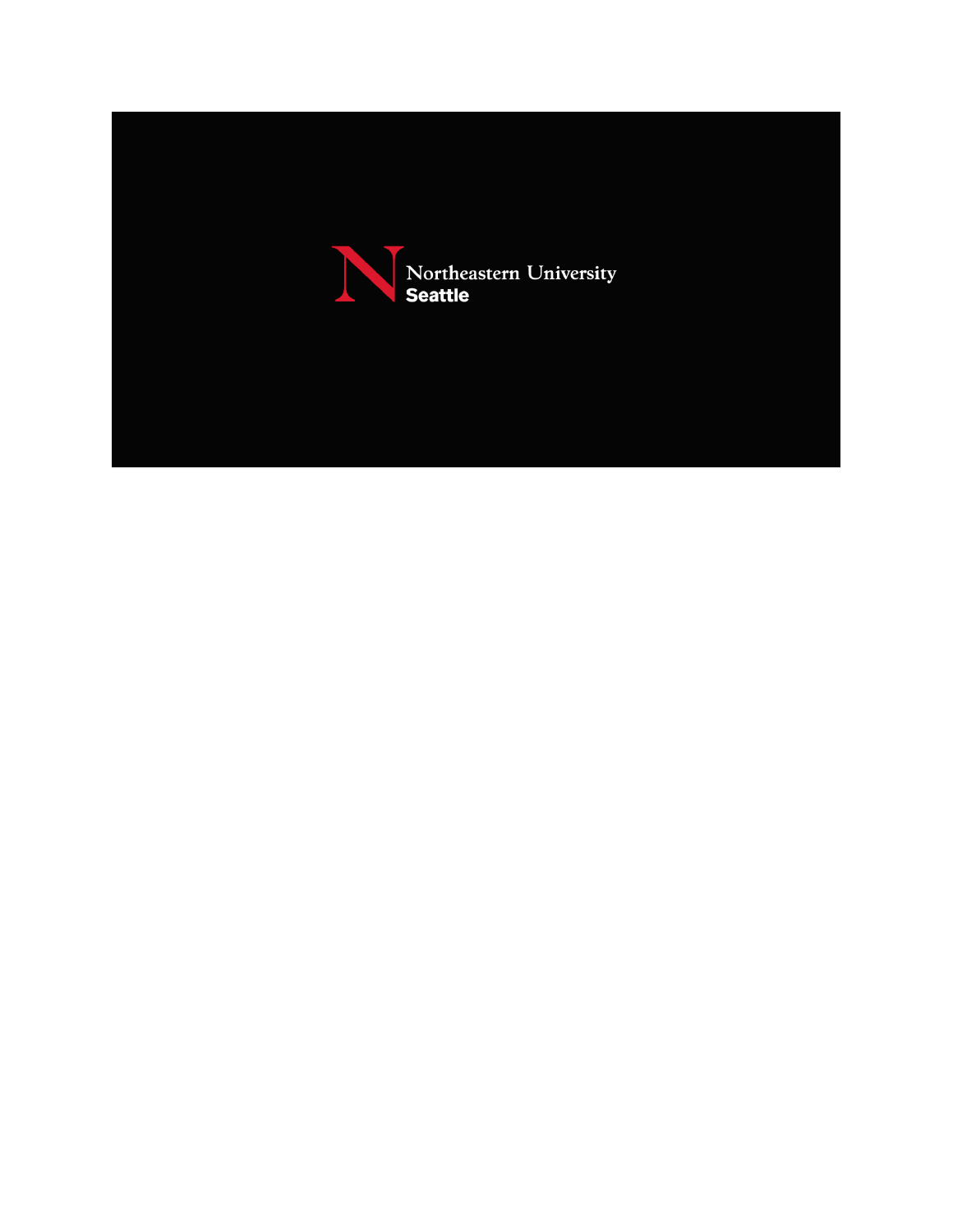## **Dear Northeastern Seattle Community,**

In accordance with Washington State [guidance,](https://nam12.safelinks.protection.outlook.com/?url=https%3A%2F%2Flni.wa.gov%2Fforms-publications%2FF414-179-000.pdf&data=04%7C01%7Co.ruggieri%40northeastern.edu%7C283b7d2c2b4148e6b76308d929f8bd92%7Ca8eec281aaa34daeac9b9a398b9215e7%7C0%7C0%7C637586970574367165%7CUnknown%7CTWFpbGZsb3d8eyJWIjoiMC4wLjAwMDAiLCJQIjoiV2luMzIiLCJBTiI6Ik1haWwiLCJXVCI6Mn0%3D%7C1000&sdata=xb7W%2BzqLmHF5sHmGpYQLIcSjl629FprQ9t8vcUGnns8%3D&reserved=0) CDC [recommendations,](https://nam12.safelinks.protection.outlook.com/?url=https%3A%2F%2Fwww.cdc.gov%2Fcoronavirus%2F2019-ncov%2Fdaily-life-coping%2Fgoing-out.html&data=04%7C01%7Co.ruggieri%40northeastern.edu%7C283b7d2c2b4148e6b76308d929f8bd92%7Ca8eec281aaa34daeac9b9a398b9215e7%7C0%7C0%7C637586970574377120%7CUnknown%7CTWFpbGZsb3d8eyJWIjoiMC4wLjAwMDAiLCJQIjoiV2luMzIiLCJBTiI6Ik1haWwiLCJXVCI6Mn0%3D%7C1000&sdata=6l2G1LxKJiEgQH1xFq5IEhdVKLwXRUPNasNlJBlLwwk%3D&reserved=0) and Northeastern University's recent **[announcement](https://nam12.safelinks.protection.outlook.com/?url=https%3A%2F%2Fnews.northeastern.edu%2F2021%2F05%2F19%2Fnortheastern-to-lift-mask-wearing-physical-distancing-requirements-on-massachusetts-campuses-by-memorial-day%2F&data=04%7C01%7Co.ruggieri%40northeastern.edu%7C283b7d2c2b4148e6b76308d929f8bd92%7Ca8eec281aaa34daeac9b9a398b9215e7%7C0%7C0%7C637586970574377120%7CUnknown%7CTWFpbGZsb3d8eyJWIjoiMC4wLjAwMDAiLCJQIjoiV2luMzIiLCJBTiI6Ik1haWwiLCJXVCI6Mn0%3D%7C1000&sdata=4WqIn3hqbSFAycD3dQBO5iGEN9OeUmpVAfqtlC26kXo%3D&reserved=0)** regarding mask wearing and physical distancing, the Northeastern Seattle campus no longer requires fully vaccinated individuals to wear masks or to physically distance on campus. Masks and physical distancing will still be required for non-vaccinated individuals.

In accordance with Washington State Department of Labor & Industries [workplace safety and health guidance,](https://nam12.safelinks.protection.outlook.com/?url=https%3A%2F%2Flni.wa.gov%2Fforms-publications%2FF414-179-000.pdf&data=04%7C01%7Co.ruggieri%40northeastern.edu%7C283b7d2c2b4148e6b76308d929f8bd92%7Ca8eec281aaa34daeac9b9a398b9215e7%7C0%7C0%7C637586970574387081%7CUnknown%7CTWFpbGZsb3d8eyJWIjoiMC4wLjAwMDAiLCJQIjoiV2luMzIiLCJBTiI6Ik1haWwiLCJXVCI6Mn0%3D%7C1000&sdata=KR8YWQAU%2BROPHLD94z1Zw7aIpohNUSYbdY0jiP0QG6w%3D&reserved=0) Northeastern must confirm workers are fully vaccinated before permitting them to stop wearing a mask or physically distancing. Therefore, we ask that all fully vaccinated employees complete the [Self-Report COVID-19 Vaccination Form](https://nam12.safelinks.protection.outlook.com/?url=https%3A%2F%2Fservice.northeastern.edu%2Fwellness%3Fid%3Dwellness_cat_item%26sys_id%3D5d3a3bbcdbf3e4102d2caa82ca961913&data=04%7C01%7Co.ruggieri%40northeastern.edu%7C283b7d2c2b4148e6b76308d929f8bd92%7Ca8eec281aaa34daeac9b9a398b9215e7%7C0%7C0%7C637586970574387081%7CUnknown%7CTWFpbGZsb3d8eyJWIjoiMC4wLjAwMDAiLCJQIjoiV2luMzIiLCJBTiI6Ik1haWwiLCJXVCI6Mn0%3D%7C1000&sdata=i%2Ft8bEbU0zPgx5aYno0I8Vj5Cqnt6K5Z0%2BrL3jX8oIc%3D&reserved=0) before dropping their compliance with these requirements. Students are required to be fully vaccinated before the start of the fall term and will need to submit proof of vaccination through a separate process that will be announced.

All individuals should **continue to complete the** [Daily Wellness Check](https://nam12.safelinks.protection.outlook.com/?url=https%3A%2F%2Fservice.northeastern.edu%2Fwellness%3Fid%3Dwellness_cat_item%26sys_id%3D340f4312dbda1c102d2caa82ca9619bf&data=04%7C01%7Co.ruggieri%40northeastern.edu%7C38531f865b404974a8b308d929df7625%7Ca8eec281aaa34daeac9b9a398b9215e7%7C0%7C0%7C637586862906041395%7CUnknown%7CTWFpbGZsb3d8eyJWIjoiMC4wLjAwMDAiLCJQIjoiV2luMzIiLCJBTiI6Ik1haWwiLCJXVCI6Mn0%3D%7C1000&sdata=m%2FcIn%2Br9470c1OPsPrHVu2ATIdtQPghAvNZ2kNe%2FaO4%3D&reserved=0) **at home** before leaving for campus but are no longer required to check in with security at the Testing Center when arriving on campus. They may go directly to their office, classroom, study or work area. As a reminder: It is required for all faculty, staff and students to **wear their HUSKY ID** on the outside of their clothing when on campus.

Per university protocols, all individuals must **continue to participate in our weekly COVID-19 testing requirement,** including all fully vaccinated individuals. The 225 Testing Center's summer hours are as follows:

Tuesdays -- 12:30 pm - 6:30 pm Wednesdays -- 12:30 pm - 6:30 pm Thursdays -- 9:30 am - 3:30 pm